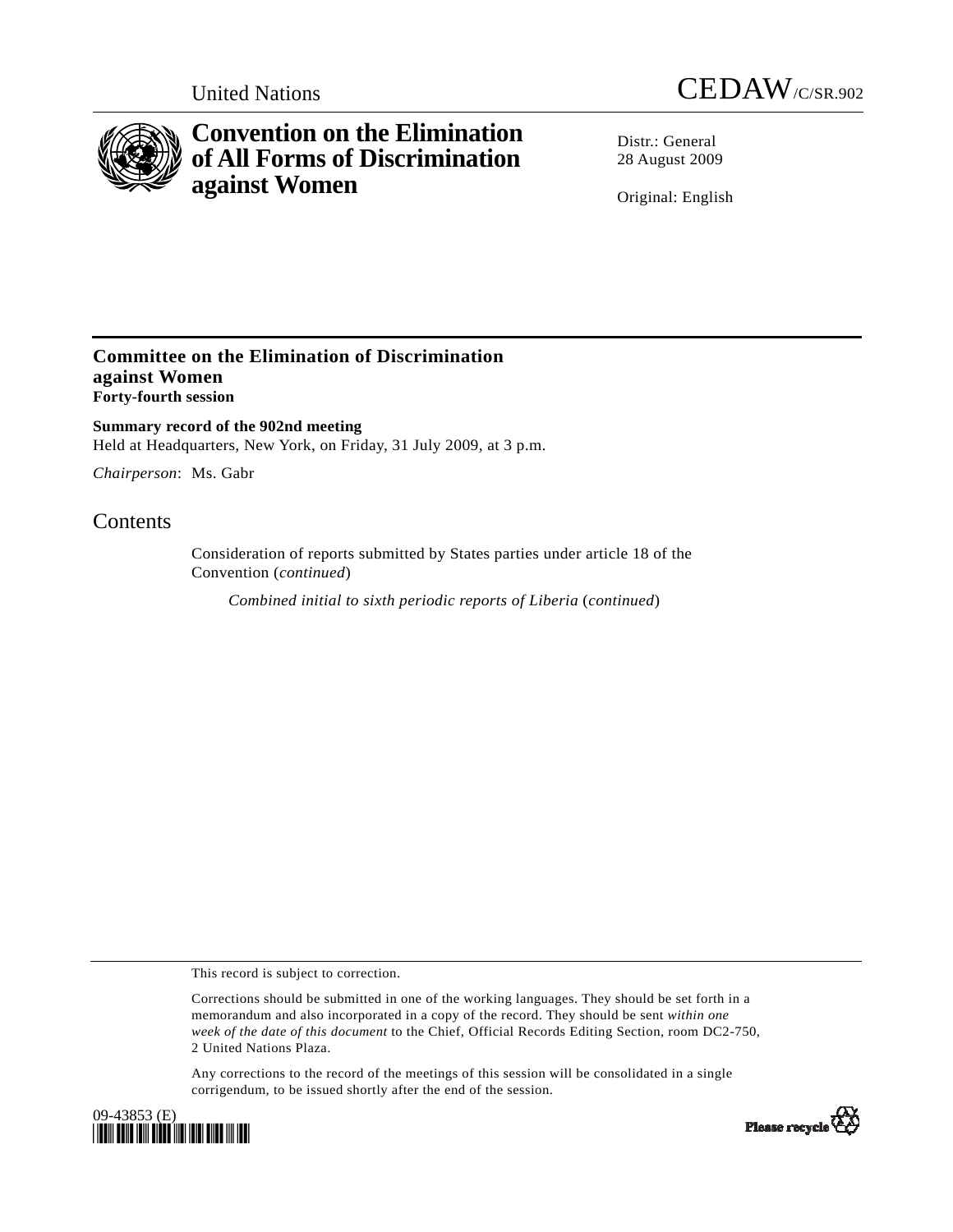*The meeting was called to order at 3 p.m.* 

**Consideration of reports submitted by States parties under article 18 of the Convention** (*continued*)

 *Combined initial to sixth periodic reports of Liberia* (*continued*) (CEDAW/C/LBR/6; CEDAW/C/LBR/Q/6 and Add.1)

1. *At the invitation of the Chairperson, the members of the delegation of Liberia took places at the Committee table*.

*Article 9* 

2. **Ms. Coker-Appiah** said that it was unclear whether a child born to a Liberian woman outside Liberia could automatically receive Liberian nationality or if the child lost the right to choose his or her mother's nationality.

3. **Ms. Morgan** (Liberia) said that, while the child had the right to choose his mother's nationality, under the existing patriarchal system children automatically took the nationality of their fathers at birth.

4. **Ms. Coker-Appiah** said that such a practice was clearly discriminatory to mothers. Liberia should review its legislation to ensure the right of mothers to pass on their nationality.

5. **Ms. Morgan** (Liberia) said the Government of Liberia understood the Committee's concern and would be reviewing the issue of nationality as part of its law reform.

#### *Article 10*

6. **Ms. Bailey** noted that Liberia had made progress in providing for girls' education at the primary level. She furthermore commended the overall increase in secondary school enrolment achieved during the period 2005/06 to 2007/08; it would be interesting to learn what proportion of the 16 per cent increase was female, not least because girls' attendance at the post-primary levels tended to decrease. The reporting State should disaggregate all data and monitor closely the impacts of programmes to increase female participation with a view to providing more specific information on the secondary education gap in its next report. It was furthermore of the utmost importance to understand the scope of and factors contributing to the problem of female dropouts; in that connection, additional information on the timetable for the survey to be

conducted under the United Nations Girls' Education Initiative would be appreciated.

7. The sexual harassment of girls in school continued to be of great concern, particularly as the Government's measures, which focused on the long term, would not curtail the practice immediately. She failed to understand why the Government, which admitted it was aware of the situation, did not take decisive action against the offenders, as the girls involved were clearly either minors or adults engaging in non-consensual relations. By not taking action, the Government was in fact encouraging male teachers to act with impunity. The reporting State should indicate the actions it intended to take to address the sexual harassment of girls in schools.

8. It would be useful to learn whether the scholarships currently available created opportunities for women to study overseas, especially at the tertiary level, and whether any women had benefited thus far. Lastly, she would like to know whether the lack of data on literacy rates in eight of the 15 counties in Liberia meant that no literacy programmes existed in those counties; if such programmes did in fact exist, additional information on their assessment would be appreciated.

9. **Ms. Pimentel** enquired as to the measures taken by the Government to promote gender equality in secondary schools. She also wondered if the Government was considering repealing the discriminatory directive it had issued calling for the expulsion of pregnant girls from mainstream schools.

10. **Mr. Korto** (Liberia) said that while the 2008 data on the educational system used in the periodic report was not comprehensive, progress had been made in the data-collection process and 2009 data would provide a more detailed analysis of some of the issues raised by the Committee. The underperformance of girls in secondary schools was partly because the Government lacked the resources to build secondary schools in each village. There were plans to build hostels as girls' residences in areas with secondary schools to facilitate girls' attendance. Furthermore, additional primary schools had been built in rural areas to accommodate the increased enrolment of girls resulting from the free compulsory primary education programme.

11. The Government took the issue of sexual harassment very seriously: while not many incidences were reported, those that were were investigated and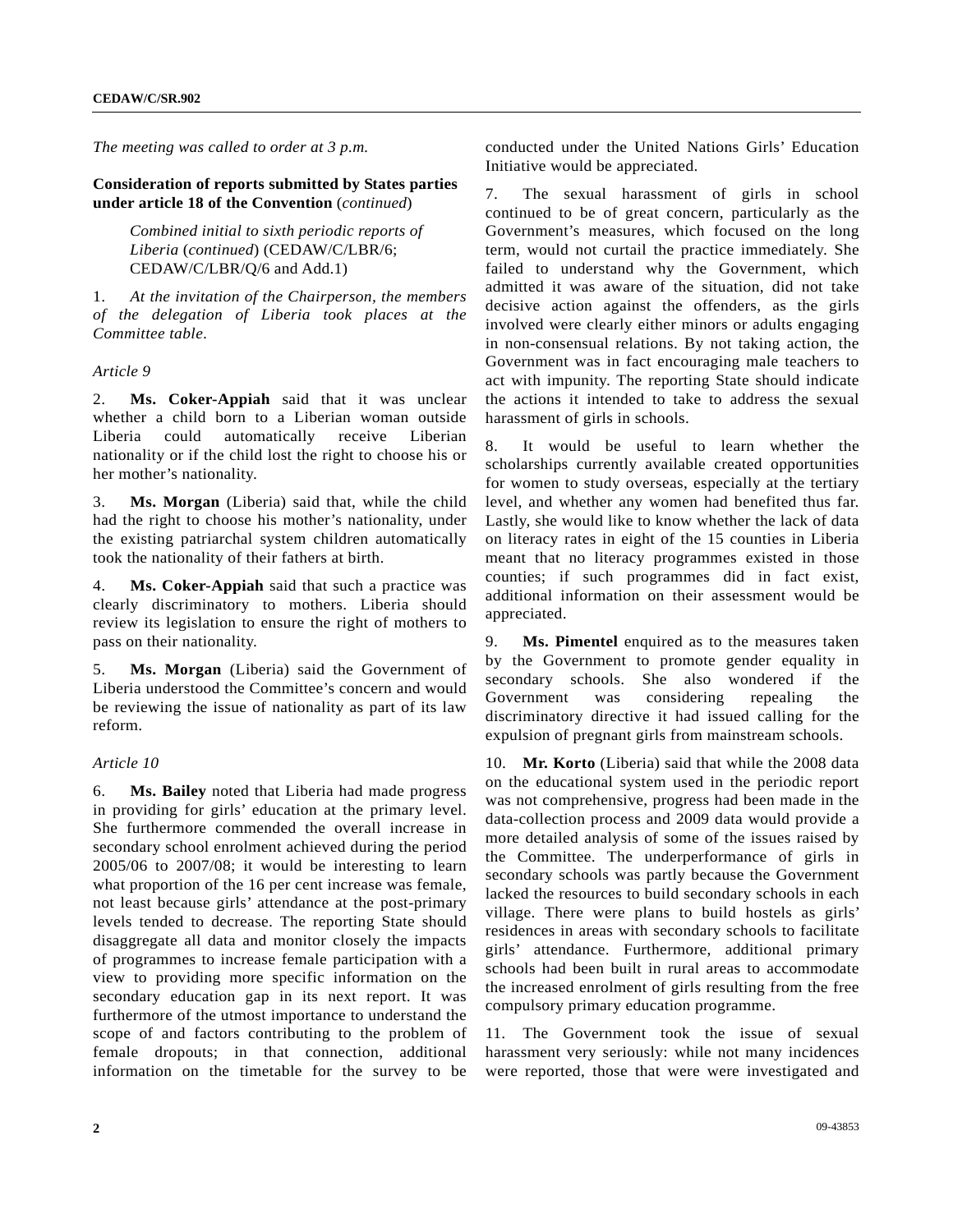penalized. A draft code of conduct for teachers was pending approval by the Government; under that code, a teacher's first offence of sexual harassment would result in suspension for five years without pay, while a second offence would result in indefinite expulsion from the profession.

12. There were two types of adult literacy programmes under way. The first was a standard programme conducted by the Ministry of Education in a number of counties. Another programme, specifically targeting women in rural areas, combined skills training and literacy; following completion of the programme, women were granted access to microcredits to start businesses.

13. With regard to the expulsion of pregnant girls from school, it was not the Government's intention for pregnant girls to drop out of school altogether. Rather, it was believed that pregnant girls, were they to remain in school, would experience significant peer pressure and as a result fail to participate fully in their education; it would, moreover, send the wrong message to other girls that becoming pregnant while in school was not a problem. Therefore, the alternative proposed by the Government was for girls to attend night school while pregnant and to return to daytime school after delivery. An awareness-raising programme had also been launched with a view to decreasing the teenage pregnancy rate.

14. The scholarship programmes in place were indeed designed to promote and enhance women's participation in education. In addition to the scholarships granted to girls finishing high school to enrol in a local tertiary education institution, other scholarships were available for women who already had a degree and wished to study abroad; the latter type of scholarship was specifically designed to empower young women and help them become more competitive vis-à-vis their male peers. There were no data as yet on the number of women having benefited from the scholarships, nor had any studies been carried out to analyse their impact. A programme had been launched to increase the number of female teachers, who would serve as role models for girls and thereby increase enrolment and retention rates; in addition, women were generally more adept at teaching younger children than men, who did not give children the attention they needed.

15. **Ms. Gayflor** (Liberia) said that, with assistance from the United Nations Development Fund for Women (UNIFEM) and Denmark, there had been progress in reducing illiteracy among women and girls, although solid data on the impact of those efforts were not available. Women sought out literacy courses, as they helped women to vote, to participate in workshops and to open bank accounts in their own names.

#### *Article 11*

16. **Mr. Bruun** asked when Liberia would ratify the International Labour Organization (ILO) Convention concerning Equal Remuneration for Men and Women Workers for Work of Equal Value (Convention No. 100), which would enable the country to formally recognize the principle of equal pay for work of equal value in its legislation. Noting that Liberia had ratified the ILO Convention concerning the Prohibition and Immediate Action for the Elimination of the Worst Forms of Child Labour (Convention No. 182), he asked what the child labour situation was in the country, especially for girls.

17. The informal sector was especially important for women in Liberia, and it would be useful to hear more about what the Government was doing to support women working in that sector. The Committee had heard about a UNIFEM-sponsored employment programme with gender mainstreaming, but so far no results had been announced.

18. The Committee had also received information about poor health and safety conditions for women working in rubber plantations and about the sexual harassment of women in the workplace. There had also been reports of women working in the formal sector not being able to obtain the same allowances and benefits as men. He requested more information about those problems and about Government efforts to improve the situation.

19. **Ms. Patten** noted that the national emergency strategy to stimulate employment seemed to have benefited men much more than women, which suggested the existence of discriminatory employment practices, a problem that would require more work on the part of the Government. Noting that the overall employment situation in the country was grim and especially hard on women, she urged the Government to develop a national labour code to protect women in employment and in the workplace. The legal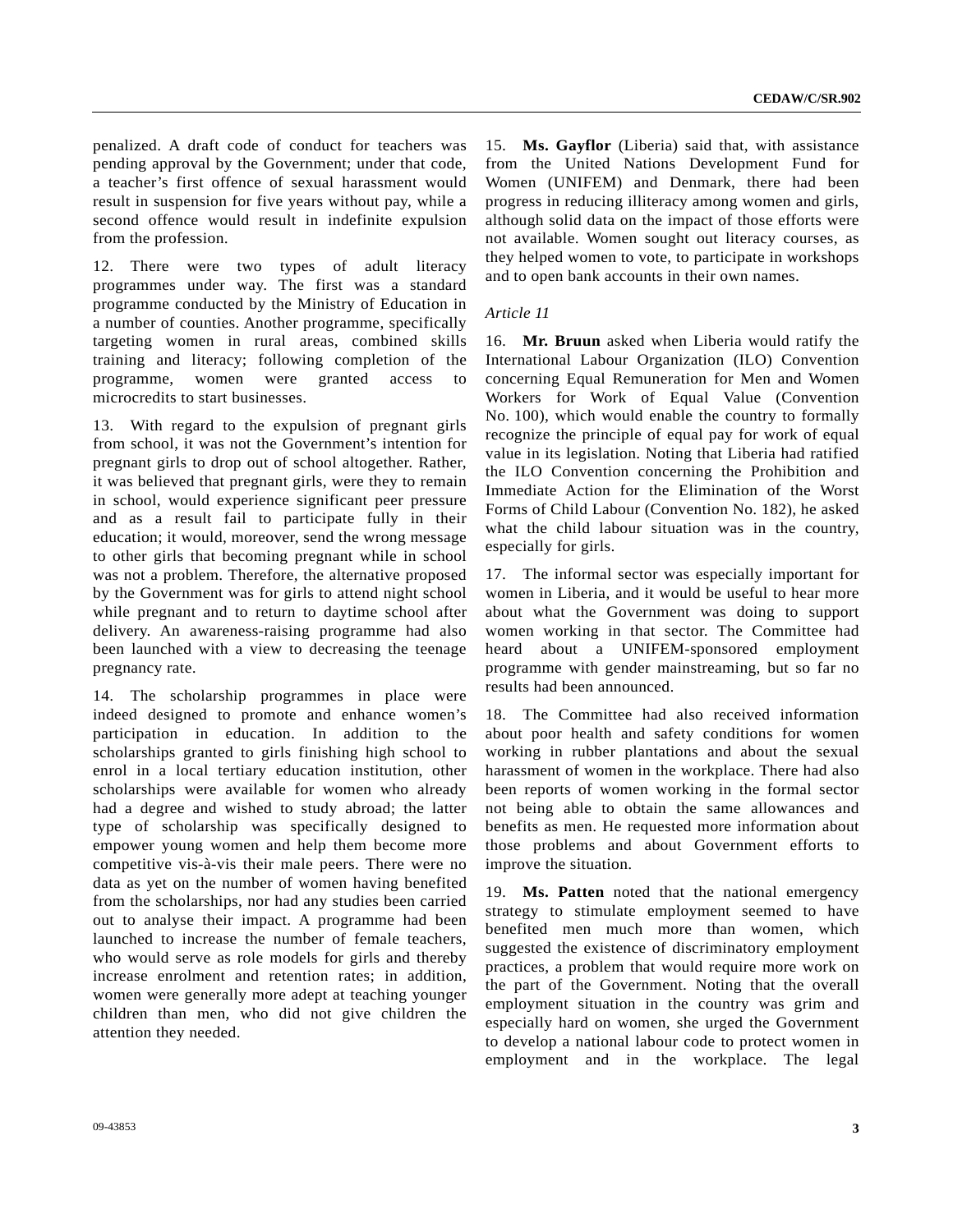protections against sexual harassment in the workplace seemed lacking in force and she urged the Government to develop a strong law on that common form of discrimination.

20. She also urged the Government to ratify ILO Convention No. 100 on equal compensation, as the key concept there was "work of equal value", not just "equal work". Careful implementation of that Convention would also require a job classification exercise, another area where the Government needed to take measures so as to be able to protect women. She asked whether any mechanism had been established to enable women working in the informal sector and women entrepreneurs to participate in the formulation of employment policies and regulations.

21. She said that the Committee had received reports of non-compliance with labour regulations, in particular that many private firms managed to escape employment regulations and were able to discriminate against women and deny them benefits or dismiss them when they became pregnant. That situation needed correction. Both public and private employment needed to be monitored and regulated.

22. She asked what measures the Government had taken to protect the employment rights of disadvantaged women, those with disabilities and internally displaced women. She also urged the Government to deal with pervasive occupational segregation and resistance to the advancement of women into decision-making roles.

23. **Ms. Gayflor** (Liberia) said that the points raised by Committee experts were very informative and valuable as action points for her delegation when they returned to Liberia to begin working further with the gender focal points in the Ministries and others to protect the rights of women.

24. Ratification of ILO Convention No. 100 on equal remuneration would certainly be a priority, although she felt that equal remuneration was nearly the norm, especially where the Government could set pay rates. Task forces on employment and gender had been established to monitor the situation in various sectors, as had task forces on child labour, whose main function was to keep children off the street, out of the workforce and in school. The Government had established a new economic empowerment programme that sought, inter alia, to help women move from the informal into the formal sector. A plan of action was being developed to implement the programme.

25. With regard to workplace hazards and discriminatory practices in certain industries, the Government was slowly reviewing the plans of operation of such enterprises to assess and correct those problems. In exploring job opportunities for women in public works jobs, such as road construction and street cleaning, Government gender advisers urged community leaders to maintain a gender perspective in submitting projects. A Civil Service Code reform process was under way and the new code would have a chapter on gender issues.

26. **Ms. Morgan** (Liberia) said that a new labour law, entitled the "Decent Work Bill", was being drafted with ILO support and involved a thorough review of existing laws. It explicitly excluded discrimination against women in working conditions and wages. She expressed the hope that the non-Government sources that had brought workplace problems to the attention of the Committee would also inform Government labour inspectors, who had been posted to all parts of the country.

#### *Article 12*

27. **Ms. Zou** Xiaoqiao, noting that health-care services in Liberia were, according to the report, provided mostly by international non-governmental organizations (NGOs), asked how the Government ensured that those organizations operated in accordance with Government health policy. Those NGOs were apparently gradually leaving the country, and she asked what measures the Government had planned, so as to ensure continuity in health-care services.

28. Noting that the Government had prepared a plan to reduce maternal and infant mortality rates, she asked what the targets and time frame for the plan were and how the Government planned to ensure sufficient resources and personnel for adequate health care, especially in rural areas, and to monitor progress. It would be useful to have fuller information on the legal criteria for abortion, on the way in which criminal sanctions were applied, on how common illegal abortions were and on how many woman had died as the result of such abortions. She wondered whether the Government was considering any changes in the law on abortion. It would also be valuable to hear more about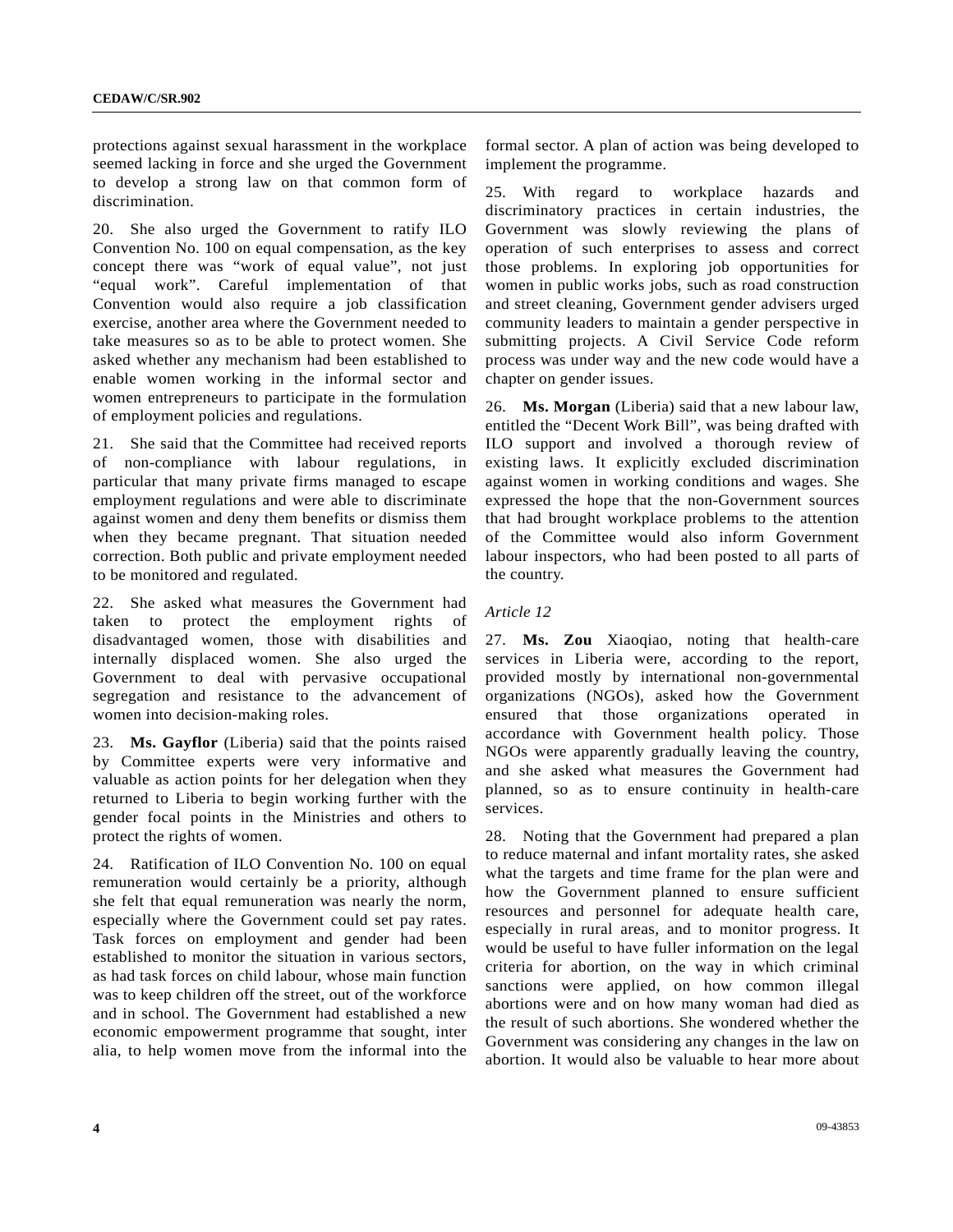the availability of contraception and usage rates among males.

29. **Ms. Rasekh** asked what strategies the Government had developed to deal with the many health-care problems facing women in Liberia given the current acute shortages of facilities, personnel, medications, passable roads and other difficulties typical of countries in post-conflict situations. Women especially needed reproductive health services, including maternity and family planning services, and counselling to help them deal with domestic and post-traumatic stress.

30. Another area of concern was the continued prevalence of some harmful traditional practices that particularly impacted women and girls, including son-preference in child nutrition, taboo food rules that deprived expectant mothers of needed nutrients, body beautification using sharp knives that exposed young women to HIV infection, and female genital mutilation. She asked what measures the Government was taking to eliminate such harmful practices and whether the Government could provide statistics on the rate of suicide among women.

31. **Ms. Pimentel** asked why the maternal mortality rate had increased even though, according to the report, almost 85 per cent of women received prenatal care. She would also welcome further comment from the delegation about provision for post-natal health care, especially since the report noted that the situation was particularly hazardous in communities with no skilled birth attendants to address complications or facilities to address mental health issues.

32. Referring to the report's assertion that the reproductive health needs of adolescents were not being met, she stressed that sex education and access to contraception were very important and directly related to the growing number of unsafe abortions. It would be useful to know more about any efforts to increase sex education programmes for adolescents and whether there were any plans to revise the provisions of the Penal Code that criminalized abortion.

33. **Ms. Dahn** (Liberia) said that before 2006 80 per cent of health care in Liberia had been provided by non-governmental organizations. While those organizations were still needed, the Government was working on exit strategies with relief organizations with a view to their being able to leave the country within six months to one year, when either the Government or development-oriented organizations would take over responsibility when they left. If the economy continued to grow at the current rate, the Government would be able to take full responsibility for the delivery of health care in 10 or 15 years, but the support of international partners was still needed in the meantime to ensure the availability of sustainable health care. The Government currently ran around 100 of the country's 400 health-care facilities.

34. Benchmarks had been set with regard to reducing maternal and infant mortality in the context of Goals 4 and 5 of the Millennium Development Goals. Programmes relating to those benchmarks had been developed and were being implemented. A strategy had also been developed to target all pregnant women with an immunization programme.

35. County health teams coordinated health-care services on a county level, holding quarterly meetings to ensure that the national health policy was being implemented by all partners and conducting an annual review to take stock of achievements and plan for the year ahead.

36. Turning to the question of abortion, she noted that a 1998 study in the Monrovia area had shown that abortions had contributed to around 35 per cent of maternal deaths. In an effort to reduce the prevalence of abortions, free family planning services had been expanded, the Ministry of Education had assisted in the production of publications and the issue had been integrated into school curricula. The Ministry of Youth and Sports was involved in training educators and providing youth-friendly services, while the ongoing encouragement for girls to enrol in schools would also help. With regard to contraception, there was a programme to promote the use of either male or female condoms, though male condoms were more widely available and more frequently used. Surgical methods of contraception were also available, though not widely used by men.

37. On the question of limited access to reproductive health services, she said that around 60 per cent of the basic package of health services was dedicated to services for women and children, and the implementation of county plans was being closely monitored. A recent study had shown that access to health facilities had risen to around 66 per cent.

38. The international community provided Liberia with a great deal of support, including free family planning services and funding to pay health workers so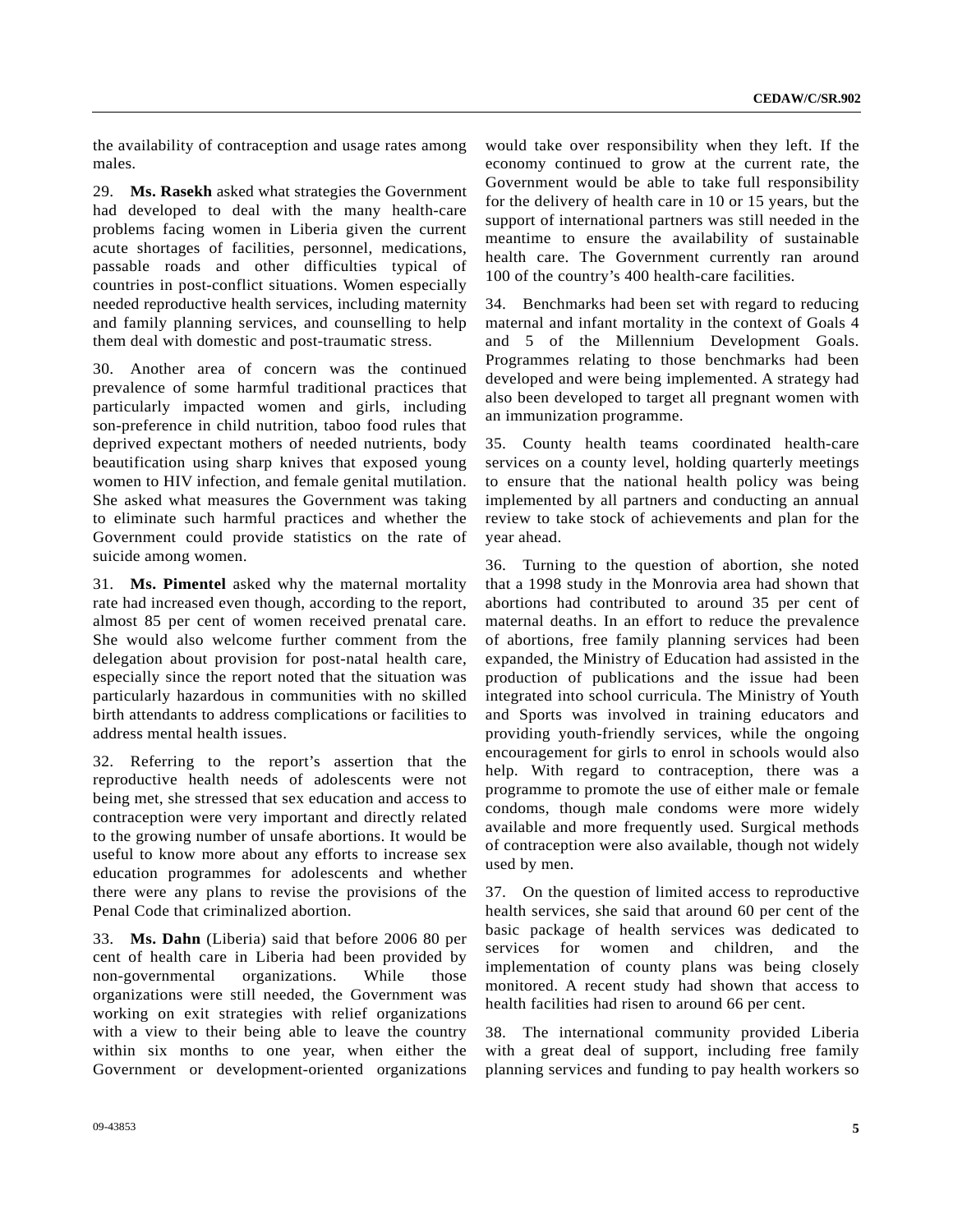that they could go where they were most needed. The basic package was designed to meet health needs in the short term while the National Health Strategic Plan dealt with issues up to 2012. The basic package would continue to grow as circumstances improved.

39. Many educational activities were being organized in communities to raise awareness about harmful traditional practices, and those efforts would continue.

40. The Ministry of Health had recently drawn up a mental health policy and was developing a plan of action. Mental health care was included in the basic package but not very fully, since the Ministry had never had a mental health programme before. The new plan would address broad mental health issues, including those particular to women. Suicide was not common in Liberia, since the social structure was traditionally very supportive.

41. Explaining the apparent contradiction between the level of prenatal care and the high rate of maternal mortality, she said that women in Liberia took advantage of prenatal care services but continued to believe that their babies should be delivered within the community. Efforts were under way to change that attitude and traditional birth attendants were being trained in life-saving skills and the use of referrals, which had been quite successful. Facilities for postnatal care had been improved and were being monitored.

42. Efforts were being made to raise awareness of adolescent health issues, for example in school clubs and youth-friendly centres, but much more needed to be done.

43. **Ms. Gayflor** (Liberia) said that the Ministry of Youth and Sports was collaborating in a programme for the economic empowerment and employment of youth to address Goal 3 of the Millennium Development Goals. The possibility of providing reproductive health programmes for adolescent girls staying in hostels would also be examined.

44. **Ms. Morgan** (Liberia) said that abortion was only legal in cases where it was necessary to protect the life or health of the mother, and practitioners who performed abortions for no valid reason were criminalized. The formation of a law commission and a constitutional task force would lead to an examination of any Liberian laws that were contrary to the country's organic laws and discriminated against women. The matter was already being discussed, and women's groups would hopefully raise issues with the Government so that any laws that were contradictory or discriminated against women could be brought before the law commission when it was established.

#### *Article 13*

45. **Ms. Murillo de la Vega** said that, since Liberia had elected the first woman President in Africa, the eyes of the world were upon it as it entered a new phase in which women's issues would receive increasing attention. There were, however, other problems to address also, in particular relating to reconciliation and the aftermath of the war.

46. The country had two systems of marriage and the traditional form still considered women as property, which meant that if their husbands died they could not return to their homes. It was good to see that efforts were being made to improve widows' rights and inheritance laws under both systems of marriage, but more information would be appreciated about the new land law and whether, for example, it included specific measures for women's right to land ownership.

47. The vast majority of agricultural workers in Liberia were women, yet no reference was made to women on the website of the Ministry of Agriculture. There was no reference either to credit availability in the informal sector or to what reforms would be undertaken to enable loans to be accessed by those working in that sector.

48. It was of concern that female genital mutilation had not been criminalized, and continued to be practised in Liberia. The issue must be taken very seriously, and women could play an important role in that regard.

49. **Ms. Gayflor** (Liberia) said that the legal reform of land ownership was the key to progress. It was expected that a task force would examine gender and inheritance issues and that the Government would work with lawyers on the matter. The constitutional review process would also highlight which areas needed attention. However, the question of land ownership was very volatile and not solely of concern to women.

50. With regard to women in agriculture, she assured the Committee that provision was being made for women. A project was being run with the generous support of the Danish Government to tackle the matter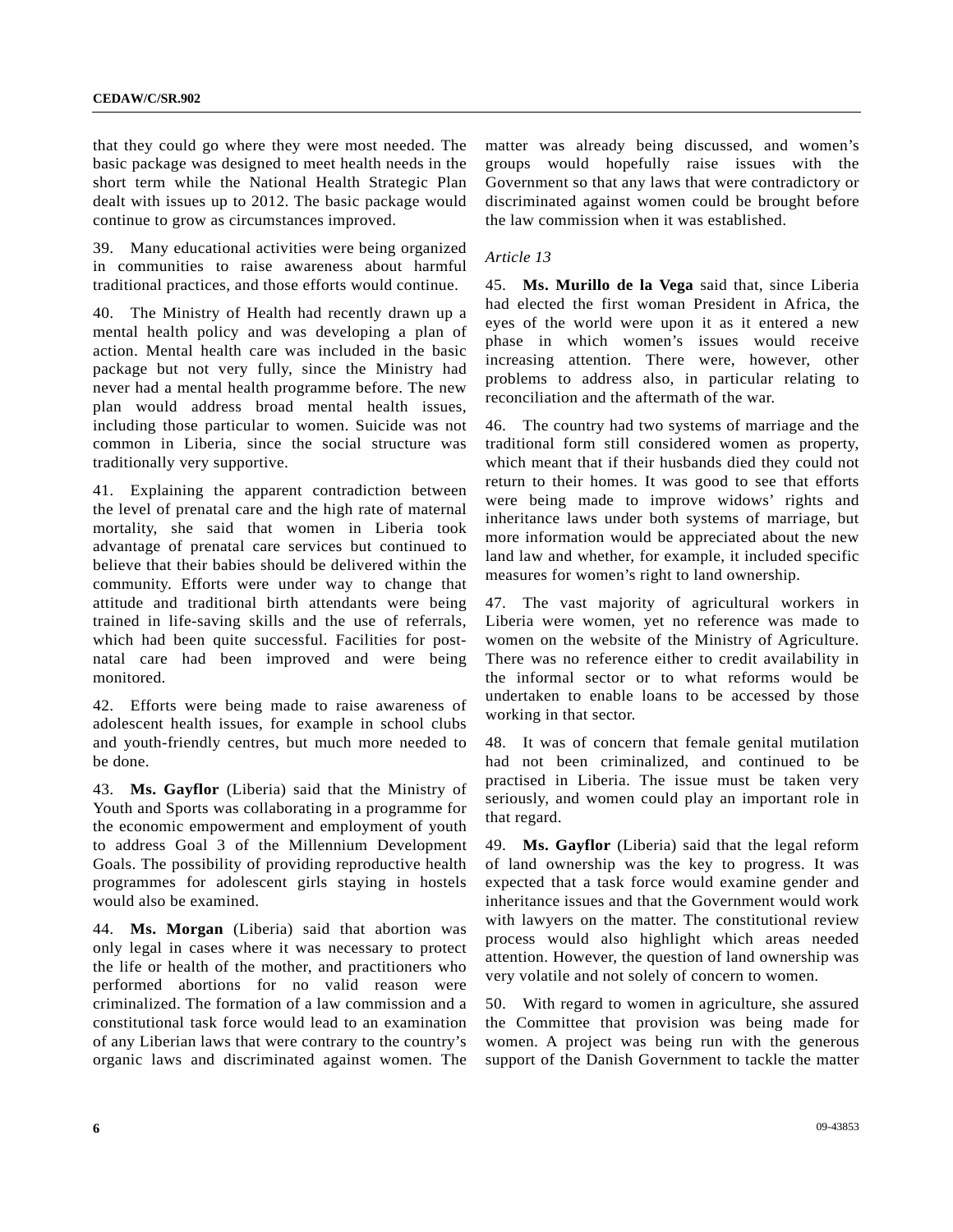of food security and nutrition, and rural women were being given support in the form of tools, seeds and storage facilities. Part of that project focused on increasing women's access to the market to increase their capital. A mission from the African Development Bank was travelling around the country to implement that market access programme and a mission from the International Fund for Agricultural Development (IFAD) had also been examining how gender could be mainstreamed into the Fund's programmes.

51. The economic empowerment programme would examine the issue of women working in the informal sector as part of its current workplan. Liberia was working in collaboration with the World Food Programme to establish an agriculture business unit to provide training for rural women. The forthcoming harvest season would provide a good opportunity to see what progress had been made. The food security programme would also examine rural women's access to funding. A number of ministries were involved in ensuring gender equality and the empowerment of women and progress would be tracked.

52. Turning to the matter of criminalizing female genital mutilation, she said that of course women should be able to achieve their full potential without hindrance and efforts would be made in that regard. It was good to see representatives of non-governmental organizations present at the meeting; they could hopefully advocate for women and lobby lawmakers with a view to ensuring that women's progress was not undermined by harmful practices.

#### *Article 14*

53. **Ms. Ara Begum** wondered what proportion of women received the loans, seed money and training provided for rural areas. The Government must communicate market information to ensure that women received fair prices for their produce. Information was needed on any measures taken to provide safe drinking water and sanitation services in rural areas. The Committee was also interested in health care for elderly and disabled women in those areas, given the poor access to services in the countryside.

54. She asked about Government policies to reduce the school drop-out rate in rural areas in the light of early and forced marriage and requested information on such problems as the expulsion of pregnant students.

55. **Ms. Gayflor** (Liberia) explained how the country's community-based structure reached women at all levels and how local needs for seeds and implements were identified in the communities themselves. Work to rehabilitate the water and sanitation system was being discussed with the African Development Bank. Day-care centres in rural areas existed to look after the children of rape victims during the daytime when the latter were working in the fields.

56. **Ms. Dahn** (Liberia) described the basic package of health services as cost-effective and successful in reducing morbidity and mortality, including among the elderly and disabled.

57. **Mr. Korto** (Liberia) said that most of the literacy programmes implemented by the Ministry of Education and its partners were in rural areas. Available data showed that more women than men attended those programmes. Government policy was concentrating on ways of helping attendees make up for lost educational opportunities, as most women failed to finish their schooling due to early marriage.

58. Day-care centres for the children of mothers who worked selling their produce in markets existed in rural areas and were managed by NGOs. The Government was subsidizing pilot schools for the blind and other disabled persons.

#### *Articles 15 and 16*

59. **Ms. Hayashi** wondered whether discriminatory legislation on family life had been superseded and asked what importance was given to family law because there was no mention of it in the recommendations the country had included in its report. The Government should provide statistics on the proportion of women in customary marriages, on women married without their consent, on under-age marriage and on the links between early marriage and maternal mortality. She asked if Liberians had been made aware of the definition of rape contained in the 2003 law and of the fact that non-consensual relations within marriage could be legally determined to be rape.

60. **Ms. Coker-Appiah** requested information on property rights after the dissolution of a marriage and wondered what the grounds for divorce were in Liberia.

61. **Ms. Halperin-Kaddari** asked for specific information on divorce under customary law, in the